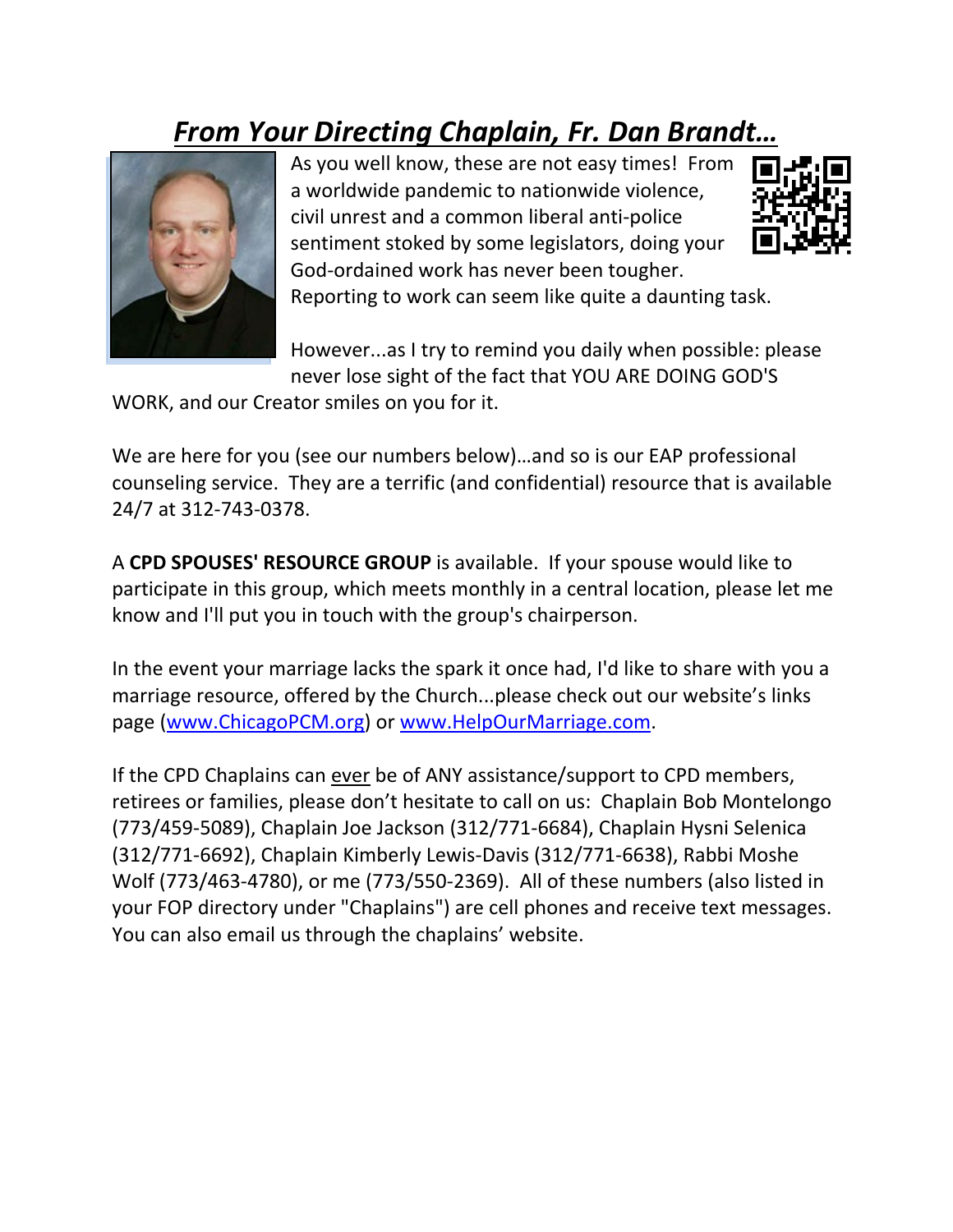

Last month (08 JAN) at a fundraiser, I met up with the Ramaglia Brothers, Joe and Frank. Combined, they boast almost 50 years of CPD service. Can you think of any souls more worth saving than theirs? Thank you, gents, for doing God's work…as thankless as it can be at times!

If you happen to be reading this before 10 FEB, please join us for the Upper Room Club at Pizano's ( $21<sup>st</sup>$  and Indiana). If you're reading this after that date, please send me an email so I can add you to our monthly prayer/Bible study/faithsharing group invitation list.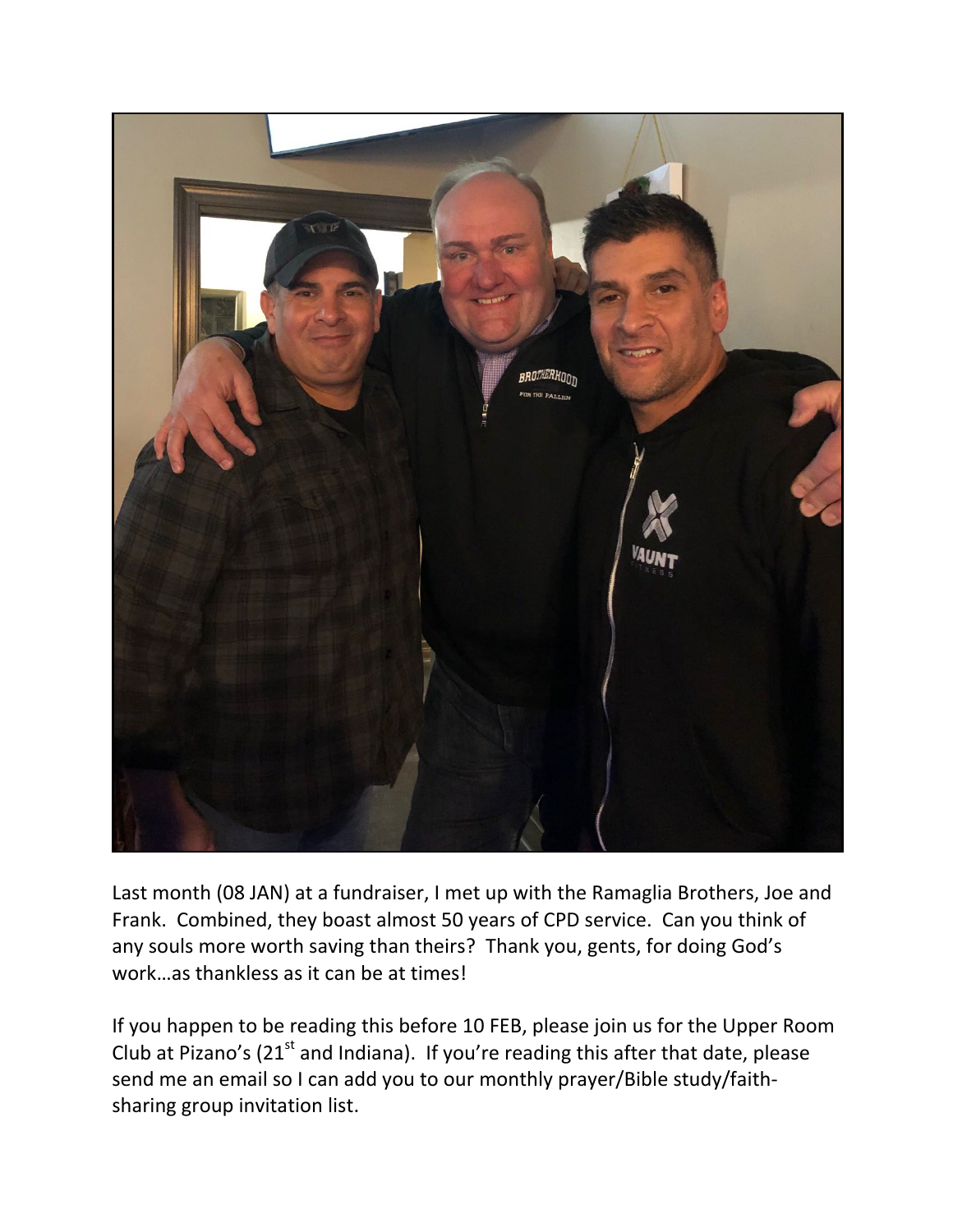Don't forget our regular twice-monthly police Masses offered at Mercy Home. In order to allow for social distancing, these Masses are celebrated in the indoor soccer field at Adams and Aberdeen. Mass is held the  $2^{nd}$  and  $4^{th}$  Sundays of each month at 11:00 a.m. and, for the sake of on-duty worshippers, is kept under 30 minutes. Please join us!

This month (13 FEB), we mark the four-year anniversary of **Commander Paul Bauer's** murder. As I stated at his funeral Mass (and since), Paul's life wasn't "given," as so many outlets stated. It was TAKEN. It was STOLEN from his family and us by a four-time convicted felon who should have NEVER been on the street.

The name of Paul's murderer has already been forgotten…and this coward will spend the rest of his miserable life in prison with no chance for parole. But Paul Bauer's name and legacy, along with his wife Erin and daughter Grace, will ALWAYS be remembered.



Memorial cards from Paul's funeral (and many of our LOD funerals) are available for download from our website (ChicagoPCM.org). If you'd like one mailed to you, just let me know...my contact info is below.

We will honor Paul once again at a ceremony at Park Community Church in 018 on Sunday, 13 FEB, at 1:30 p.m. All are welcome!

On 24 FEB we mark the one-year anniversary of Detective Geoff Woitel's passing. Please take a moment as you read this column to remember him and all our departed members: May they rest in peace.

**Ash Wednesday** is 02 MAR. In keeping with time-honored tradition, CPD Chaplains will distribute blessed ashes at various locations throughout the city. The schedule will be posted in the daily bulletin and on our website.